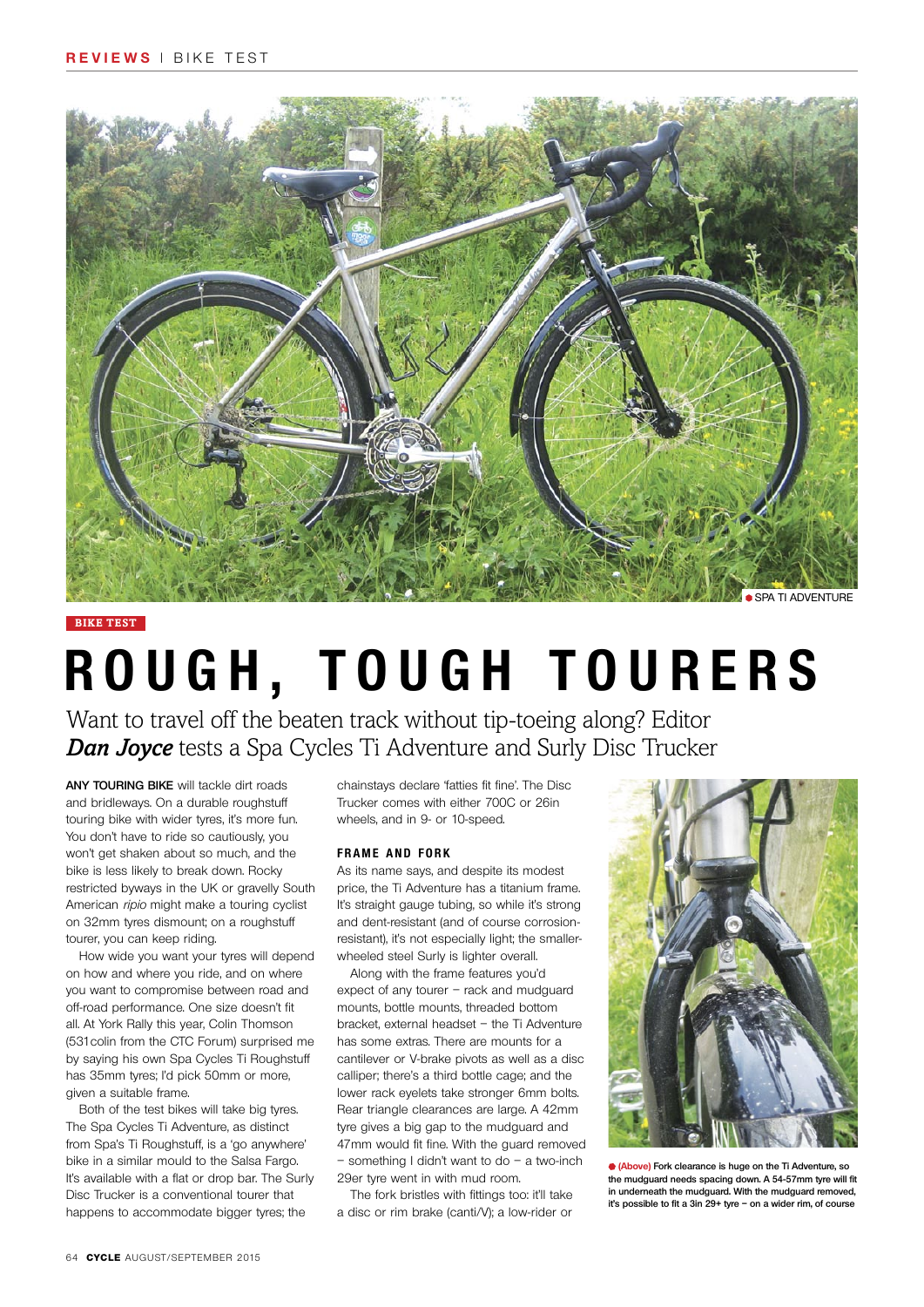



**(Above) The 26in-wheel Disc Trucker will take 2in tyres plus mudguards but comes with skinny 37mm tyres that actually measure 33mm. Bigger tyres would suit roughstuff and expedition tourers alike**

porteur rack; a mudguard; and two more bottle cages or Salsa Anything Cages. It's a Surly Ogre fork and it's huge. A 57mm 29er tyre went in under the mudguard. Removing the guard, a 29+ wheel fitted with clearance, once I'd eased the 3in Knard tyre past the brake mounts.

Unless you will use a bigger front tyre than the 42mm Marathon Mondial fitted, I think the fork is too big and burly for the bike. There's little give in fork legs that are

nearly an inch diameter at the tips, so a fatter, softer tyre would win back some bump absorption. The fork need not be this tall either. At 468mm axle-to-crown, it's suspension corrected for an 80 or 100mm fork. (My own bike's 100mm-travel 29er fork is just over 470mm when sagged.) Suspension corrected is useful only if you want to fit a suspension fork. On this bike, I wouldn't. If you would, be aware that the head tube is 1 1/8in; modern suspension forks tend to have tapered steerers. I'd prefer a shorter fork instead, around 445mm axleto-crown. That would still clear a big tyre and a mudguard, but could be made of thinnergauge tubes without failing CEN tests. So it would be lighter and more resilient. A 445mm fork in this particular frame would steepen the head angle by about 1 degree – although upsizing to a 54mm front tyre would keep trail about the same.

The Ti Adventure comes in three sizes, with the smallest getting 26in wheels. The bike pictured is the 53cm large, which is what was available; normally I'd ride the medium. Nevertheless, I achieved a comfortable fit on the test bike.

The Surly Disc Trucker is a kilo lighter than the Ti Adventure, despite being steel. That's the missing mudguards, smaller wheels and fork rather than the frame per se. The frame is chromoly and the tubes in the main triangle are butted. The fittings are essentially the same as the Ti Adventure's, except that the Disc Trucker is disc-specific,

**SURLY DISC TRUCKER** 

uses only 5mm lower rack eyelets, and also has a neat spoke mount on one seatstay.

The Disc Trucker is available in a vast range of sizes and with either 26in or 700C wheels, but 700C is only an option for frames 56cm or larger. That neatly sidesteps the problems of fitting 700C wheels and wide tyres into smaller frames, and it enables Surly to use the same 45mm fork offset throughout the range. I can ride the 56cm 700C (I've tested a Long Haul Trucker in that size) but fit a 54cm better, so felt aggrieved, at 5ft 10in, to be grouped with the short riders and to have no real choice but 26in.

The frame looks bigger than it is because the top tube is almost horizontal, and because the wheels are small. One benefit of this for roughstuff is bigger frame clearances: the 26in version can run twoinch tyres plus mudguards, while the 700C version is limited to 42mm plus guards.

The tapered, raked fork of the Disc Trucker is nicer than the sturdier, heavier fork of the Ti Adventure. It helped make the bike tolerable off-road despite narrow tyres and smaller diameter wheels.

## **C o mp o n e n ts**

There's a good argument for 26in wheels if you're a world traveller carrying heavy loads over unsurfaced roads. Spares are easy to find and 26in wheels are stronger than 700C, other things being equal. Here they're not. While there's nothing wrong with the Disc Trucker's wheels, which have XT hubs,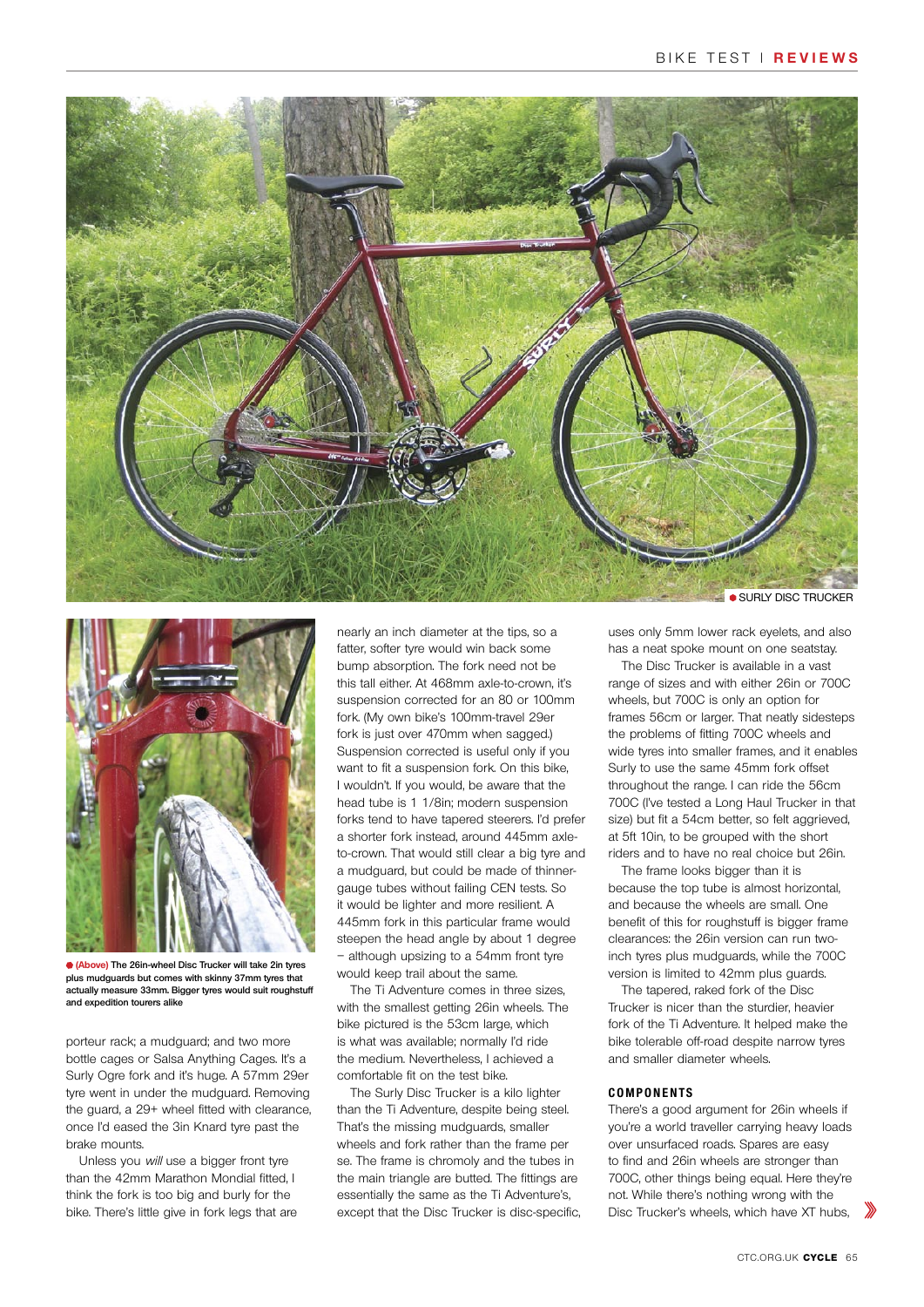





**(Left) The Shimano Sora rear shifter works perfectly with any 9-speed Shimano MTB derailleur but the front restricts you to a road derailleur and thus bigger chainrings (Top) Even on smoother bridleways, the Ogre fork feels rather harsh with a 42mm tyre (Bottom) A Spa Nidd saddle is a classic touch but can be changed if you don't like leather**

**Other options**



## **1) Dawes Coast 2 Coast 26" £999.99**

Remember the Sardar? Dawes return to 26in wheels with this chromoly tourer, which has 9-speed Alivio gearing, barend shifters and BR-R517 cable discs. **dawescycles.com**



**2) Salsa Fargo 3 £1699** Big-wheeled chromoly bikepacker with 10-speed Sram road/off-road gearing (Apex/X5 & X7), Avid BB7s and 29**×**2.25 off-road tyres. **salsacycles.com**

36 spokes, and eyeletted rims, the wheels of the Ti Adventure are better tensioned. Built in house by Spa, they use stronger spokes on the rear drive side. I'd expect these wheels to last at least as long as the Surly's.

Both bikes could usefully be fitted with the wider tyres. The reduction in road speed on climbs would be paid back in spades on rough surfaces. The Disc Trucker's 26×1.5in Continental Tour Ride tyres are particularly narrow, just 33mm wide according to my Vernier calliper. The bigger-framed 26in

is a 96in gear with these wheels. At the rear, a cassette bigger than 32 would be an improvement; 12-36 is an option in 9-speed.

The gear range is better on the Surly, and I didn't find the bar-end shifters any less convenient for casual riding. The front is friction-only so will operate any front mech. The rear is indexed for Shimano 10-speed mountain bike derailleurs but can be set to run friction mid-tour. It's worth noting that Spa's bikes can be specified to suit you, so bar-end shifters etc are possible on the

## **"Both bikes could usefully be fitted with wider tyres. The reduction in road speed on climbs would be paid back in spades on rough surfaces"**

Disc Truckers get 1.75in tyres, giving heavier riders more support. For mixed-surface riding, I'd fit 50mm or wider touring tyres.

Being sensible tourers, both bikes have triple chainsets on square taper bottom brackets. Spa marry Sora STI to Sora/Deore derailleurs, while Surly take the traditional route with bar-end shifters from Microshift. Both setups worked fine but I found the Ti Adventure over-geared. While the optional Spa Zicral chainrings are very nice (and add £30 to the bike's cost over a stock model), they're large for roughstuff. I wanted a bottom gear lower than 24in and had little use for the 48T chainring, given that 38/11

Ti Adventure too. The price might go up or down a bit, depending on what you wanted.

Both bikes have disc brakes, which I prefer on any bike with fat enough tyres. There's nothing to choose in outright stopping performance between these Shimano and Avid mechanical brakes. The Avid BB7s of the Disc Trucker have advantages. They're the MTN version, paired with linear-pull Tektro levers, and the longer cable pull translates into better modulation. They're easier to set up and maintain too, since both pistons can be adjusted.

The Ti Adventure comes with SKS mudguards and a couple of bottle cages,